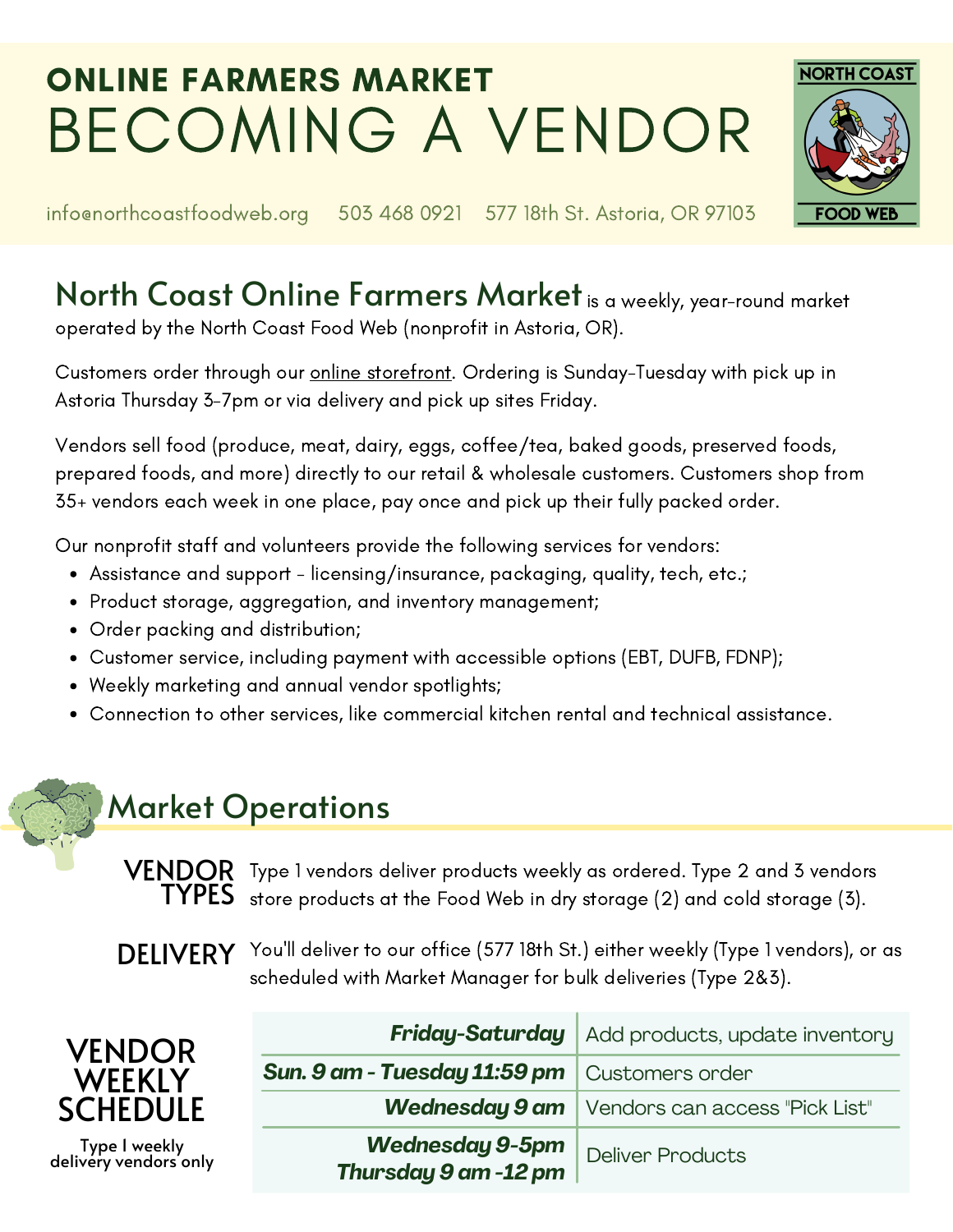# MARKET RULES ONLINE FARMERS MARKET



### General Vendor Requirements

- You produce products in Clatsop, Columbia, Tillamook, Wahkiakum, or Pacific counties (or nearby, accepted on a case-by-case basis). LOCAL
- You sell food produce, eggs, dairy, spices, mushrooms, honey, baked goods, meat, seafood, seeds, preserved and canned products, prepared foods. Other products may be approved. PRODUCTS
- (1) Your products, operations, and packaging are appropriately approved or licensed by ODA and USDA for wholesale consignment sales. Confirm with Clatsop ODA (Barb Cripe 503-508-0437 [barbara.cripe@oda.oregon.gov](mailto:barbara.cripe@oda.oregon.gov)). (2) You have a valid business license in your municipality and/or County. LICENSING

#### **INSURANCE** We strongly recommend that your business has basic liability insurance (\$1M) general coverage). To store products at our facility (Type 2/3), it is required.

#### Product Standards

Vendors must follow delivery procedures communicated by the Market Manager. Weekly delivery vendors agree to deliver the products as listed on their Pick List during the delivery window.

#### At the time of delivery, products must be:

- pre-weighed (if sold by weight);
- in "ready to sell" condition (clean, representative of the product listed online);
- and appropriately packaged, including labels that meet ODA standards.

Descriptions and photos on the sales platform must be representative of your product(s).

The North Coast Food Web reserves the right to refuse products based on quality or appearance. Any discrepancies in product quality, type, or quantity will be reported to vendors within 24 hours of the delivery and will be resolved between the vendor and Market Manager.